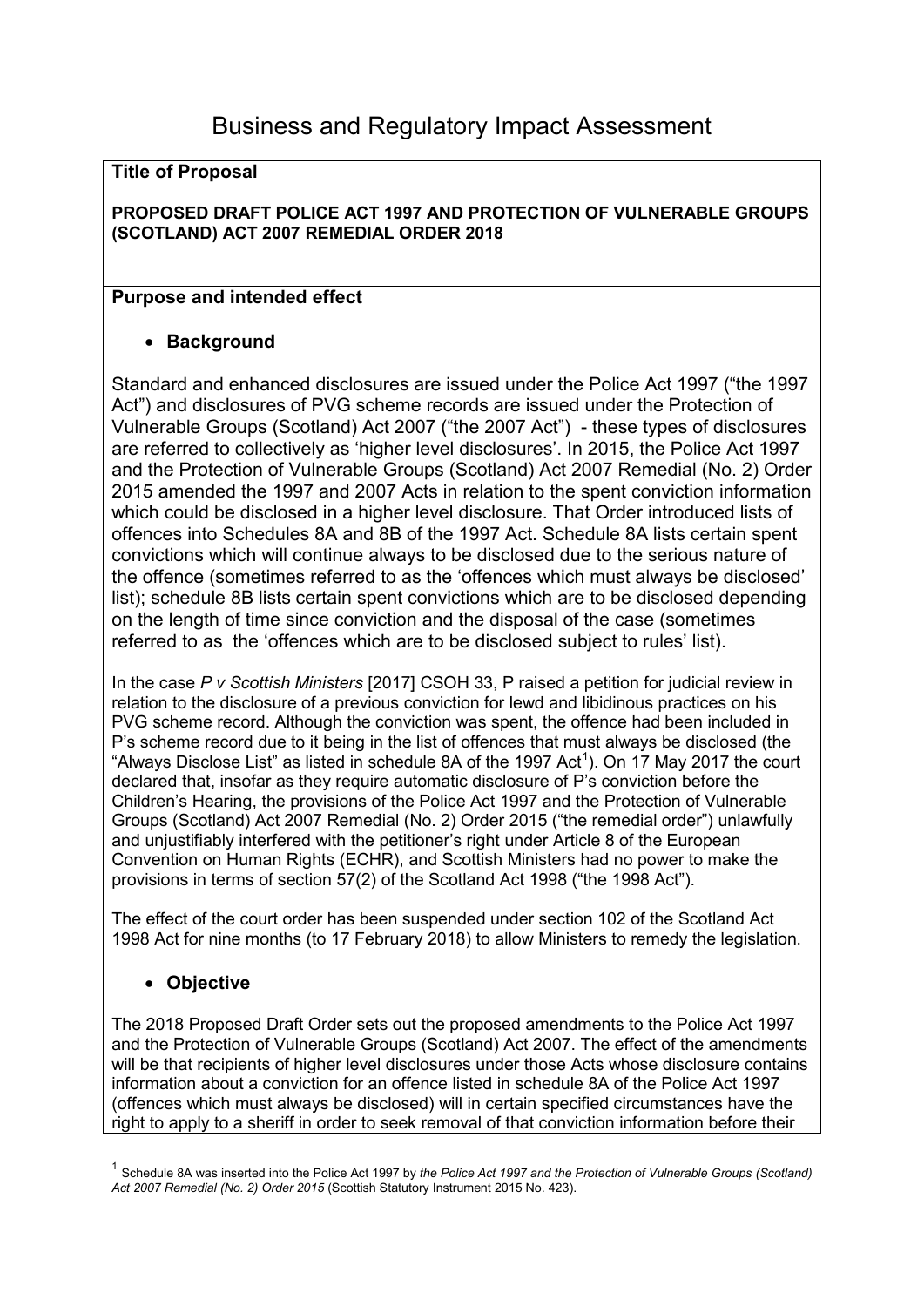disclosure is sent to a third party such as an employer. They will have this right where the conviction for a schedule 8A offence is spent and –

(a) where the person was aged under 18 at the date of conviction, 7 years and 6 months have passed since the date of the conviction; or

(b) where the person was aged 18 or over at the date of conviction, 15 years have passed since the date of the conviction.

We consider that this policy should provide an ECHR compliant system.

# • **Rationale for Government intervention**

Following the court's decision in *P v Scottish Ministers*, the Scottish Ministers undertook an assessment of the 1997 Act and the PVG Scheme operated under the 2007 Act and concluded that the legislation should be amended further to limit the circumstances in which convictions are automatically disclosed. The functions of the Scottish Ministers under the 1997 Act and the 2007 Act are exercised through Disclosure Scotland.

This policy contributes to the Scottish Government Strategic Objectives of a "wealthier and fairer Scotland" and a "safer and stronger Scotland".

### **Consultation**

# • **Within Government**

Scottish Government officials liaised with the Access to Justice Team, Scottish Legal Aid Board and the Scottish Courts and Tribunals Service. There have also been discussions with Criminal Justice Division and Youth Justice and Children's Hearings Unit as this may impact in their policy area. Scottish Government officials also liaised with the Disclosure and Barring Service in England and Wales and Access Northern Ireland.

# • **Public & Business Consultation**

 No informal public or business consultation has taken place. A formal consultation will run for 60 days (set out in section 13 of the Convention Rights (Compliance) (Scotland) Act 2001) from 11 September 2017 to 26 November 2017. Notification about the consultation will be sent to key stakeholders.

# **Options**

The following options were considered informed by the court in *P v Scottish Ministers*  that the provisions in the Police Act 1997 and the Protection of Vulnerable Groups (Scotland) Act 2007 are, insofar as they require automatic disclosure of certain convictions, not compatible with the ECHR and Ministers therefore did not have the powers to make the provisions. The effect of the court judgment has been suspended under section 102 of the Scotland Act 1998 only until 17 February 2018.

# **Option 1 – Do Nothing**

Disclosure Scotland have been informed by the court in *P v Scottish Ministers* that the provisions in the Police Act 1997 and the Protection of Vulnerable Groups (Scotland) Act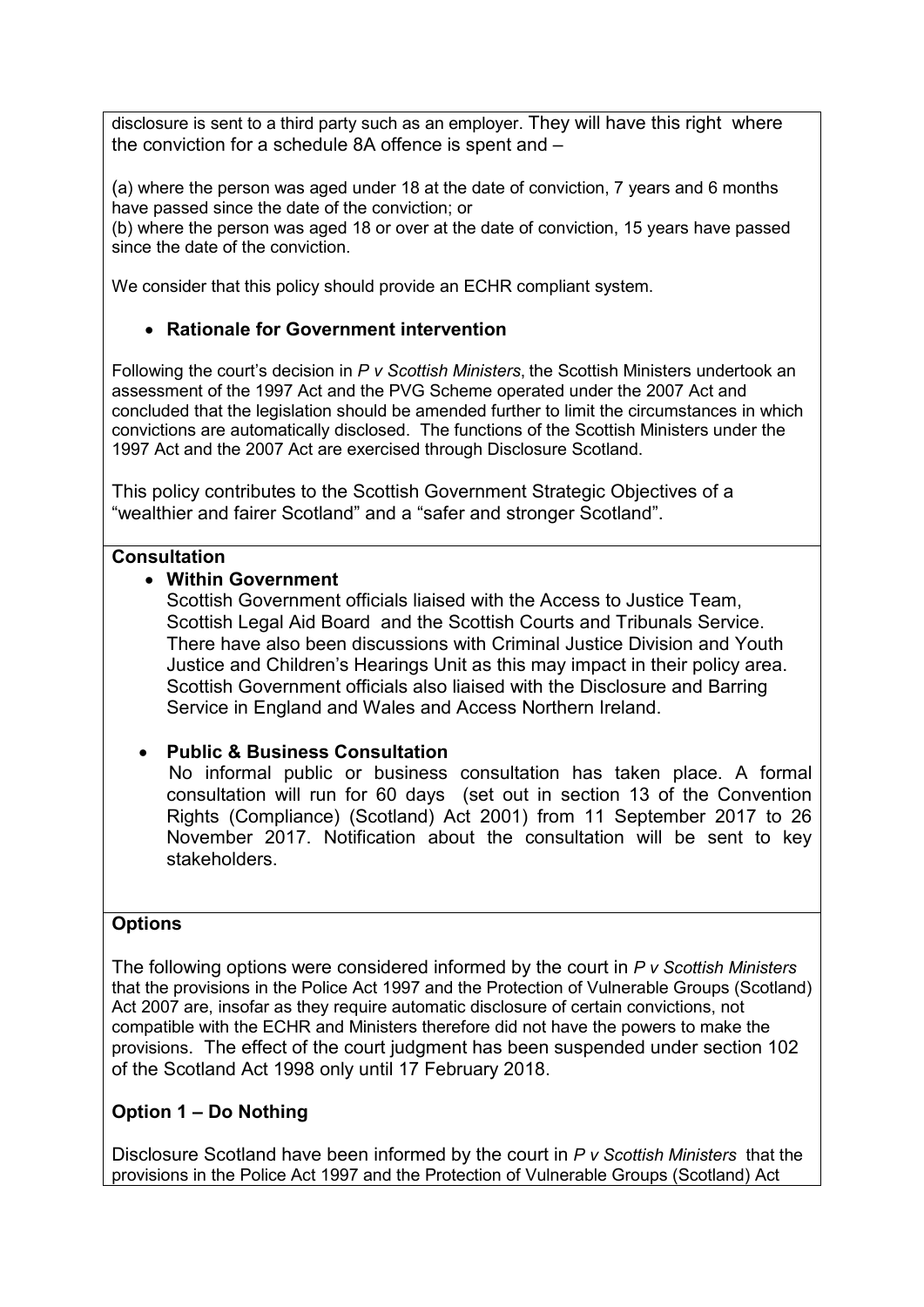2007 are, insofar as they require automatic disclosure of certain convictions, not compatible with the ECHR and Ministers therefore did not have the powers to make the provisions. The effect of the court judgment has been suspended under section 102 of the Scotland Act 1998 only until 17 February 2018.

In addition, doing nothing could risk the possibility of individuals with a criminal record challenging Scottish Ministers on the basis that their rights under Article 8 have been breached as a result of automatic disclosure of certain convictions.

# **Option 2 – Introduce the amended legislation**

This will require amendment of the Police Act 1997 and the Protection of Vulnerable Groups (Scotland) Act 2007 to address the concerns raised by the court and ensure that the disclosure provisions are compatible with ECHR .

The effect of the amendments will be that recipients of higher level disclosures under those Acts whose disclosure contains information about a conviction for an offence listed in schedule 8A of the Police Act 1997 (offences which must always be disclosed) will in certain specified circumstances have the right to apply to a Sheriff in order to seek removal of that conviction information before their disclosure is sent to a third party such as an employer.

Scottish Ministers are making this proposed draft order under sections 12 and 13 of the Convention Rights Compliance (Scotland) Act 2001, using the standard procedure.

# **Sectors and groups affected**

The proposed amendments will impact on those with conviction information applying for higher level disclosures because of the work or other activities that they want to do, and on those organisations seeking employees in areas of employment which entitle them to request higher level disclosures. For example, people wanting to become members of certain professions (e.g. solicitors, accountants, doctors and various other health professionals), people wanting to become prison officers, or to work in financial services or to work with vulnerable groups such as in a nursery or a school or a care home. These amendments will result in some cases in less information being disclosed to employers or other organisations on higher level disclosures.

There is likely also to be an impact on the sheriff courts as the amendments will allow individuals to make an application to the sheriff in certain circumstances for an order for a new disclosure certificate with conviction information removed from it.

It is possible there may be minimum impact to employers due to recruitment delays caused by the length of time the application to the sheriff process could take.

# **Option 1 – Do Nothing**

# **Benefits**

No operational changes and no legislation is required. The status quo would simply be maintained.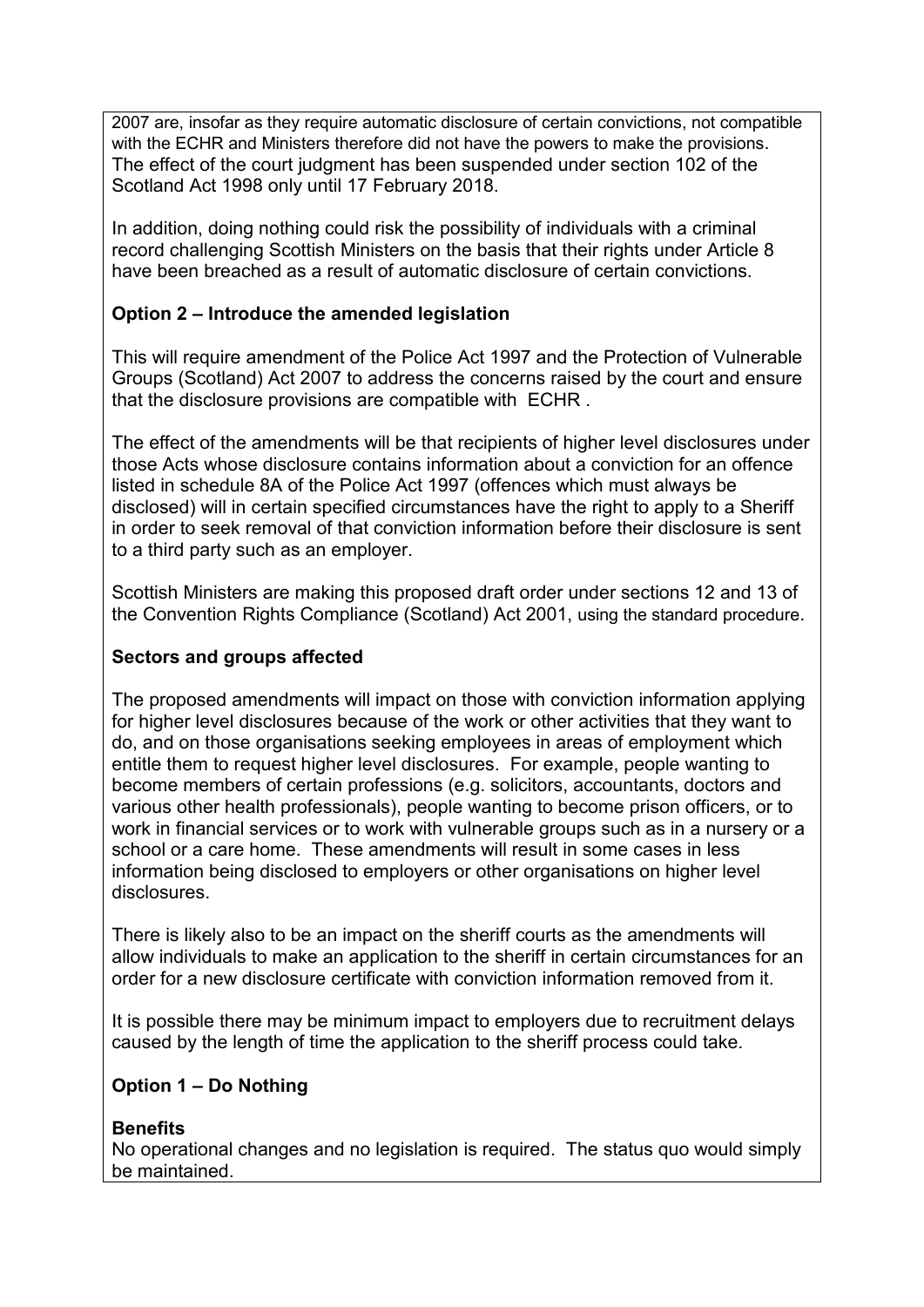#### **Costs**

Disclosure Scotland have been informed by the court in *P v Scottish Ministers* that the provisions in the Police Act 1997 and the Protection of Vulnerable Groups (Scotland) Act 2007 are, insofar as they require automatic disclosure of certain convictions, are not compatible with ECHR and Ministers therefore did not have the powers to make the provisions.

There could be costs associated with any claims arising from individuals who challenge Scottish Ministers under article 8 of ECHR.

# **Option 2 – Introduce the new legislation**

### **Benefits**

The remedial order under the Convention Rights Compliance (Scotland) Act 2001, amends the system of higher level disclosures in Scotland which ensures that a fair balance is struck between the rights of individuals with a criminal record to respect for their private life and the public interest in ensuring that organisations wishing to employ people in sensitive positions still receive sufficient information about relevant spent convictions to inform their recruitment decisions. This amended system provides that, in certain specified circumstances, individuals will have the right to apply to a Sheriff in order to seek removal of that conviction information before their disclosure is sent to a third party such as an employer.

The major benefit is to the individual who's rights under Article 8 of ECHR will be protected. Scottish Ministers, in issuing higher level disclosures, will be acting compatibly with the ECHR.

#### **Costs**

If an individual chooses to make an application to the Sheriff, they will incur a cost; however there is potential benefit as they may have conviction information removed from their disclosure.

Businesses will not incur any direct costs as a result of the changes. However, there may be some additional costs for some business/organisations due to delays in recruitment, but until we fully understand the numbers involved in submitting applications to the sheriff, it will be difficult to understand what this impact might be if any.

Discussion with the Scottish Courts and Tribunals Service has indicated that the numbers of applications to the sheriff courts which might be anticipated are likely to have a minimal impact on the sheriff courts. There may be some additional cost to the Scottish Legal Aid Board but until more accurate figures on applications to the sheriff are available the actual costs are difficult to determine.

#### **Scottish Firms Impact Test**

We have not directly contacted any businesses this far in the policy development, however, businesses will be able to contribute to the formal consultation.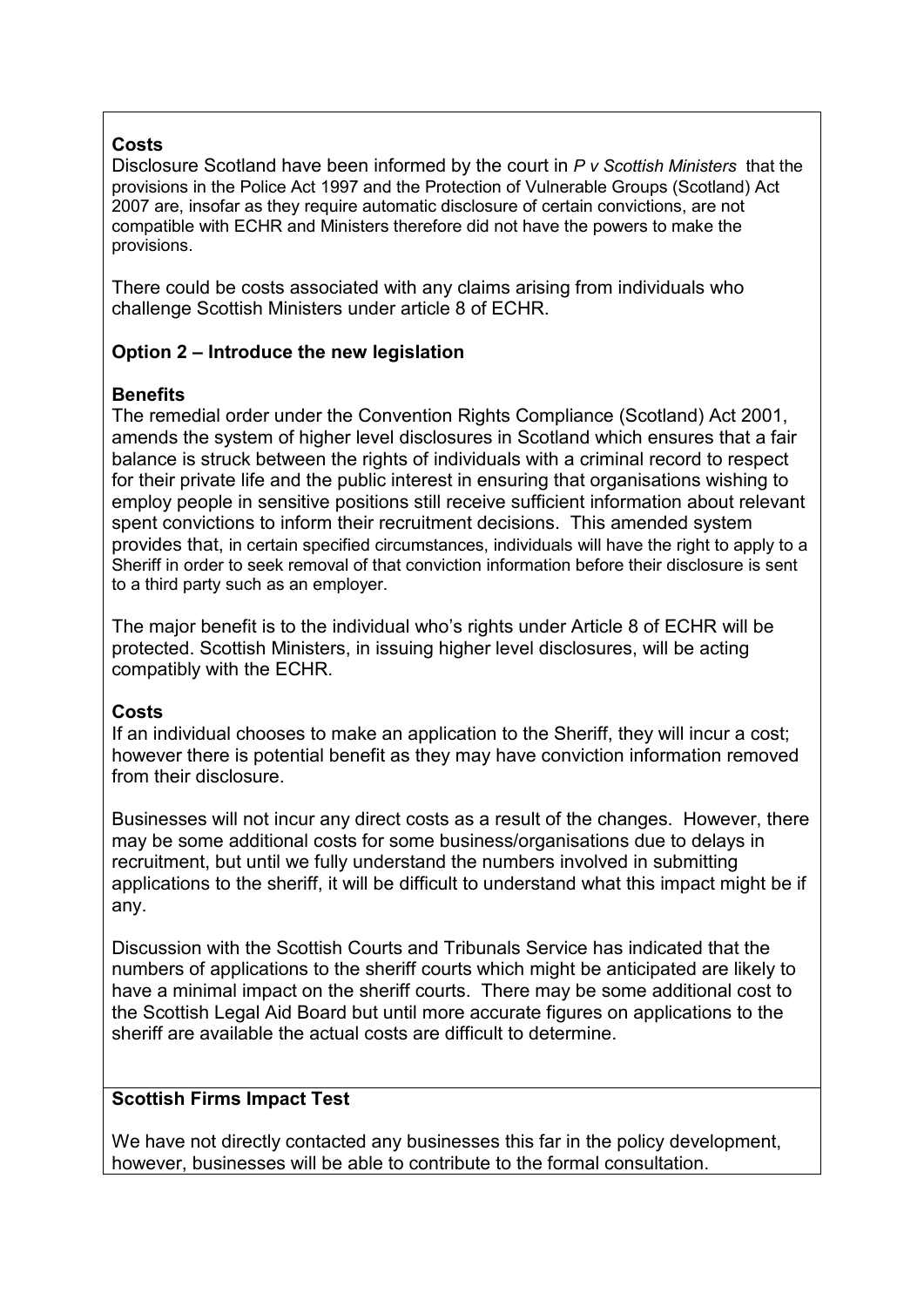We have been unable to identify any specific businesses which would be detrimentally impacted by this piece of legislation.

There will be no financial cost to businesses or organisations requiring disclosures.

The only potential impact to employers is if there is a delay in recruitment due to applications to the sheriff. It will be difficult to determine the impact of any delay on employers. However, we envisage this impact to be very low, with approximately 2 application per month to a sheriff.

# **Competition Assessment**

Using the four Competition and Markets Authority competition assessment questions we have concluded that the legislation will neither directly nor indirectly limit the number or range of suppliers to compete or reduce suppliers' incentives to compete vigorously.

### **Test run of business forms**

These regulations do not introduce any new business forms.

### **Legal Aid Impact Test**

The amended provisions allow an application to be made to the sheriff for an order for a new certificate or for the removal of vetting information from a higher level disclosure. This could impact on the legal aid budget.

The amendments will allow recipients of higher level disclosures under the Police Act 1997 or the Protection of Vulnerable Groups (Scotland) Act 2007 whose disclosure contains information about a conviction for an offence listed in schedule 8A of the Police Act 1997 (offences which must always be disclosed) in certain specified circumstances to apply to a Sheriff in order to seek removal of that conviction information before their disclosure is sent to a third party such as an employer.

Based on the evidence we have, we would anticipate a figure of around 24 such applications to a sheriff per year. The available data do not suggest that the figure would be higher than this. We will be able to monitor closely the figures for applications to the sheriff once the provisions are implemented as the applicant will have to inform Disclosure Scotland prior to making the application to a sheriff, and therefore we will be able to keep this under review.

We reached the figure of 12 using the evidence we have at hand in relation to the current figures for applications made to a sheriff under the Police Act 1997 or the Protection of Vulnerable Groups (Scotland) Act 2007 for removal of information about convictions for offences listed in schedule 8B of the Police Act 1997.

Based on the estimates given by Disclosure Scotland, of appeals per year of around 24, the Scottish Legal Aid Board would suggest an increase in expenditure from the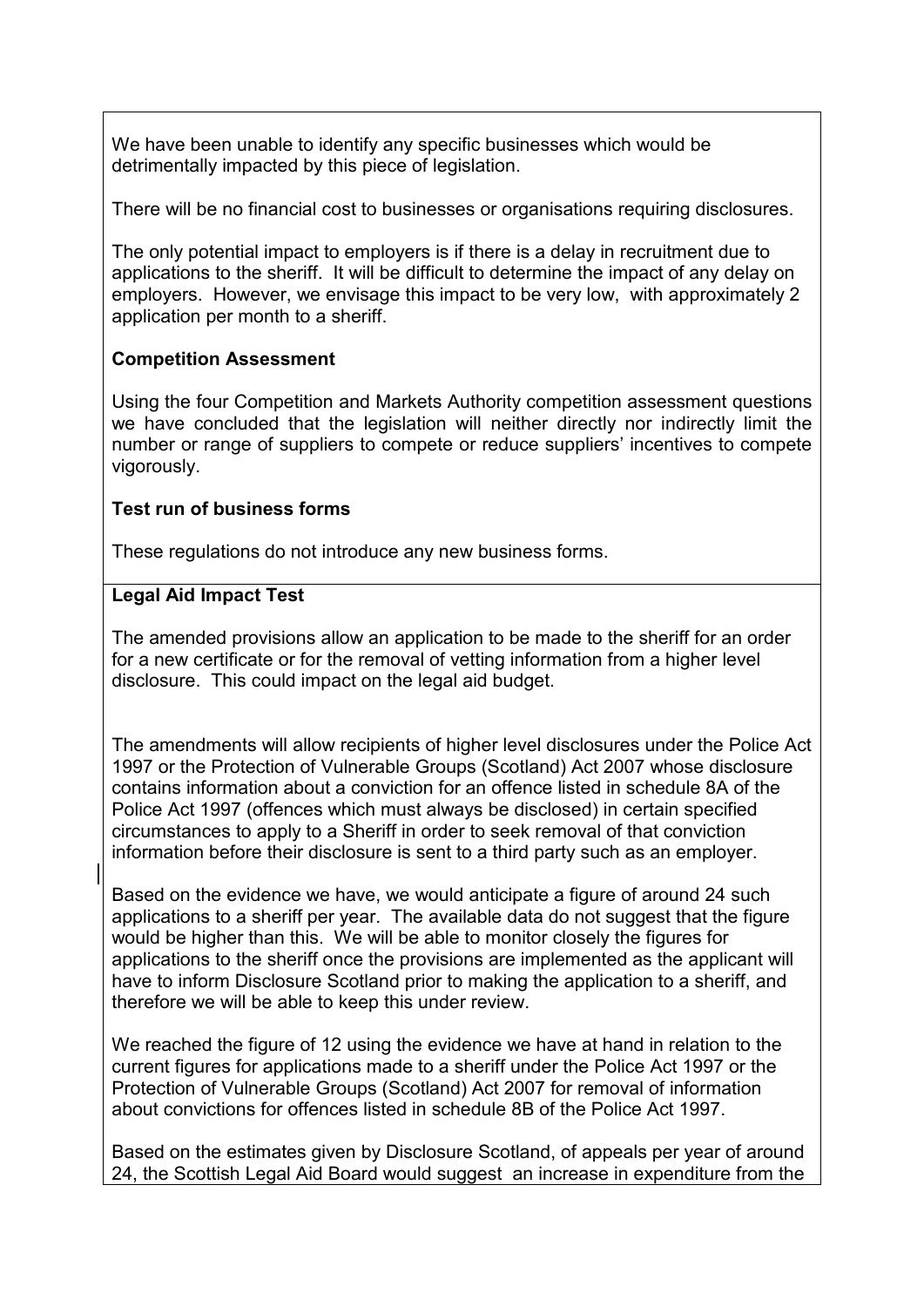Legal Aid Fund of around £21,000 to £28,000 per year. They have used an average case cost of £560 and assuming a legal aid eligibility rate of 75%-100%.

### **Enforcement, sanctions and monitoring**

There will be no enforcement, sanctions or monitoring requirements on those seeking higher level disclosures.

### **Implementation and delivery plan**

60-day period for written observations (as set out in section 13 of Convention Rights (Compliance) (Scotland) Act 2001) will commence on 11 September 2017 and finish on 26 November 2017

Remedial Order laid in draft before Parliament on 15 December 2017,

(*Rehabilitation of Offenders Act 1974 (Exclusions and Exceptions) Amendment (Scotland) Order* would be laid in draft on same date)

- standard Parliamentary affirmative procedure (Parliament to approve within 40 days of laying)

Remedial Order and ROA Order made with a commencement date of 17 February 2018

### • **Post-implementation review**

We will monitor the number of appeals and the types of offences two years post implementation.

#### **Summary and recommendation**

The Scottish Government has taken forward option 2. It considers this approach the most appropriate as option 1 was not feasible. Scottish Ministers cannot operate a disclosure system that has the potential of being incompatible with ECHR.

Introducing this amendment to the legislation will provide a fairer disclosure regime whilst ensuring safeguarding is paramount. There are no costs to individuals or businesses using Disclosure services, however there will be a cost to the individual in making the appeal. There may be some cost to the legal aid budget. There may be some minimal impact to employers if recruitment delays arise as a result of the process for application to a sheriff.